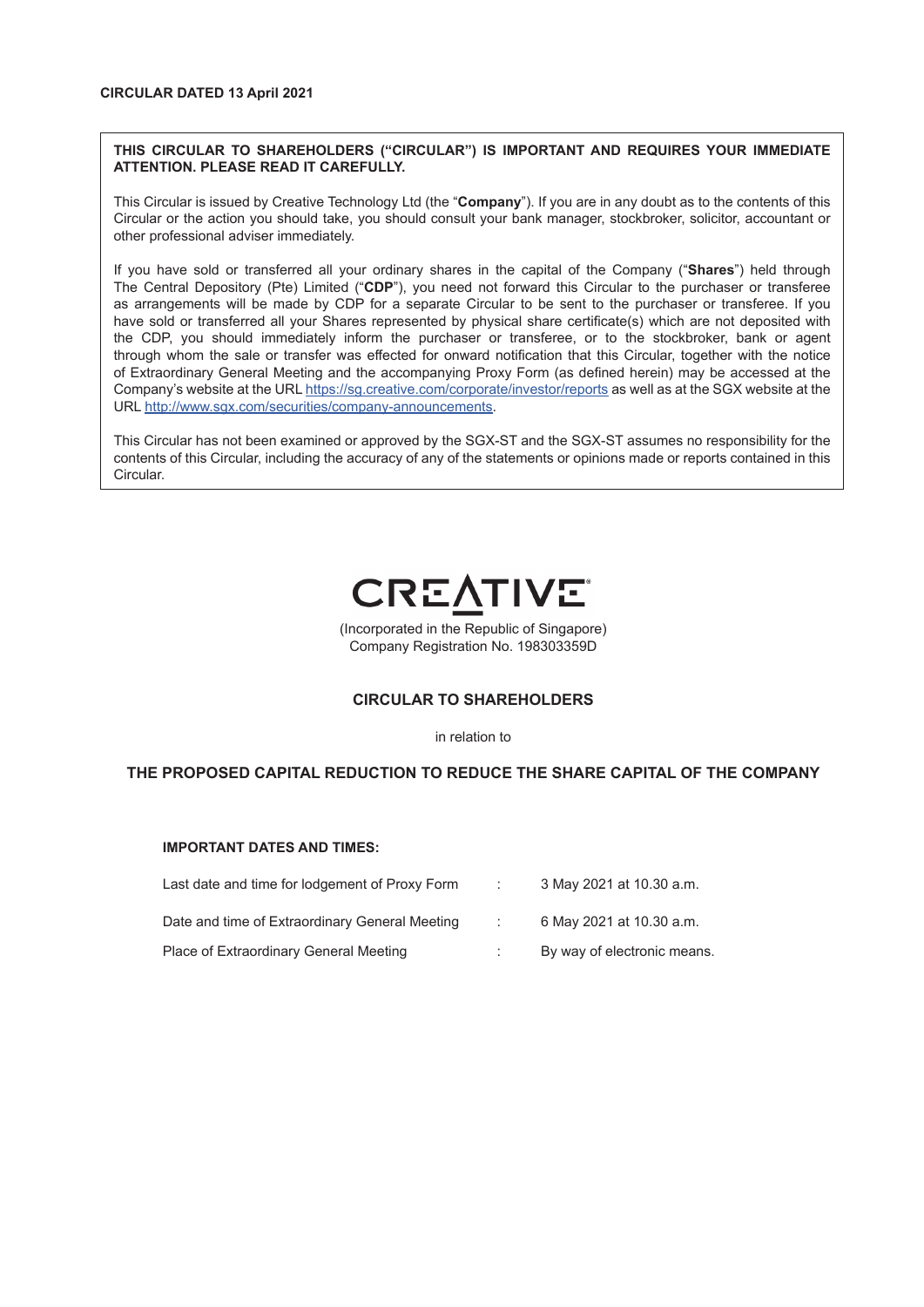# **TABLE OF CONTENTS**

| 2.             |                   |  |
|----------------|-------------------|--|
| 3.             |                   |  |
| 4.             |                   |  |
| 5 <sub>1</sub> |                   |  |
| 6.             |                   |  |
| 7 <sup>1</sup> |                   |  |
| 8 <sub>1</sub> |                   |  |
|                |                   |  |
|                | <b>PROXY FORM</b> |  |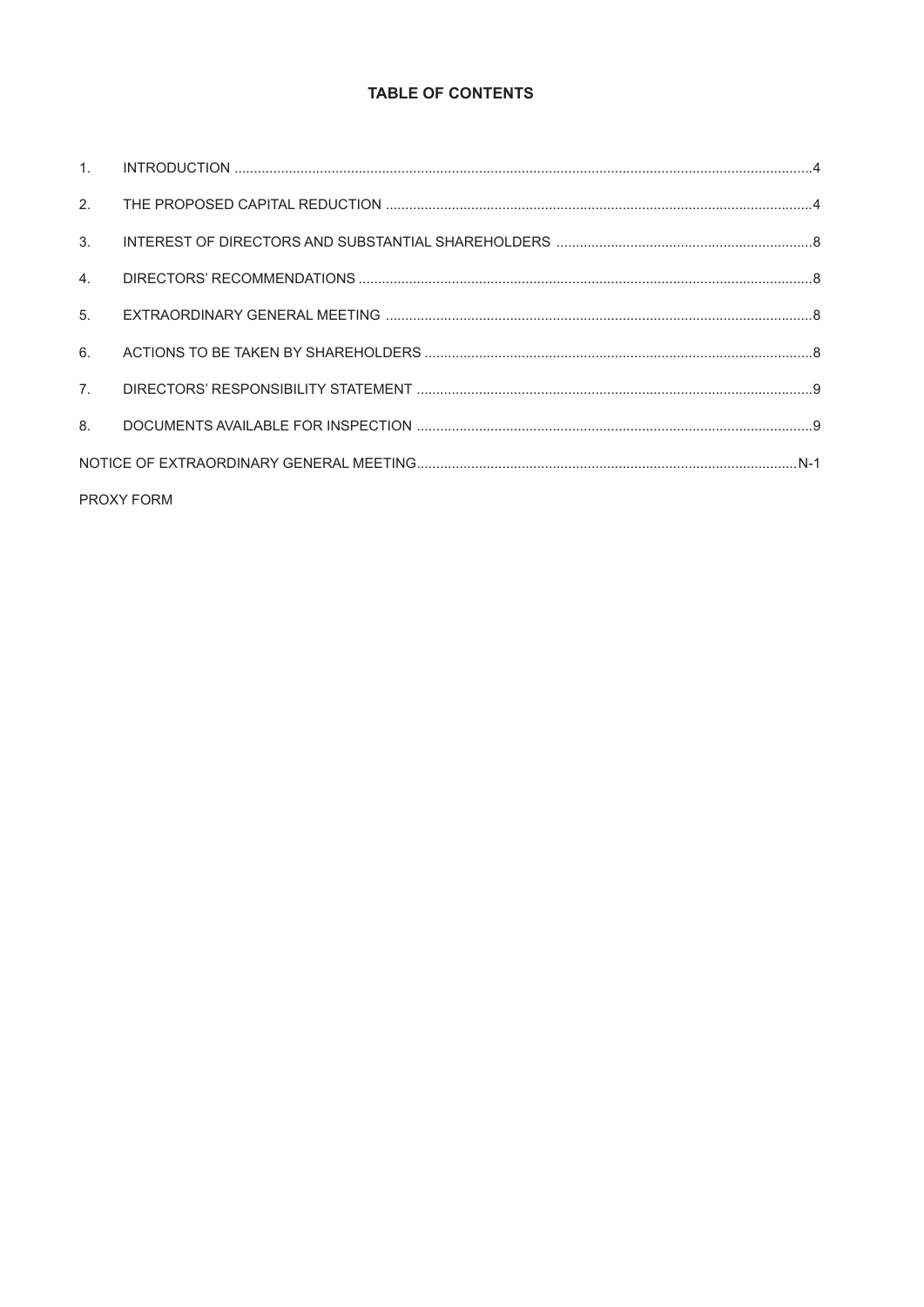# **DEFINITIONS**

In this Circular, the following definitions apply throughout unless the context otherwise requires or is otherwise stated:

| "Accumulated Losses"           |           | The Company's accumulated losses as at 30 June 2020 of US\$217,713,000                                                                                                                                                                                                                                                                                                                                 |
|--------------------------------|-----------|--------------------------------------------------------------------------------------------------------------------------------------------------------------------------------------------------------------------------------------------------------------------------------------------------------------------------------------------------------------------------------------------------------|
| "Board" or "Directors"         | ÷         | The directors of the Company as at the date of this Circular                                                                                                                                                                                                                                                                                                                                           |
| "Capital Reduction Resolution" | $\sim$ 1. | Has the meaning ascribed to it in section 2.6(a) of this Circular                                                                                                                                                                                                                                                                                                                                      |
| "CDP"                          | t         | The Central Depository (Pte) Limited                                                                                                                                                                                                                                                                                                                                                                   |
| "Circular"                     |           | This circular to Shareholders dated 13 April 2021                                                                                                                                                                                                                                                                                                                                                      |
| "Companies Act"                |           | The Companies Act (Chapter 50) of Singapore, as amended, modified or<br>supplemented from time to time                                                                                                                                                                                                                                                                                                 |
| "Company"                      | ÷         | Creative Technology Ltd                                                                                                                                                                                                                                                                                                                                                                                |
| "Constitution"                 |           | The constitution of the Company, as amended, modified or supplemented from<br>time to time                                                                                                                                                                                                                                                                                                             |
| "Court"                        | ÷         | Has the meaning ascribed to it in Section 4(1) of the Companies Act                                                                                                                                                                                                                                                                                                                                    |
| "Effective Date"               | ÷         | Has the meaning ascribed to it in section 2.8 of this Circular                                                                                                                                                                                                                                                                                                                                         |
| "EGM"                          |           | The extraordinary general meeting of Shareholders to be held on 6 May 2021,<br>notice of which is set out on page N-1 of this Circular                                                                                                                                                                                                                                                                 |
| "EPS"                          | ÷         | Earnings per Share                                                                                                                                                                                                                                                                                                                                                                                     |
| "Existing Share Capital"       |           | The existing issued and paid-up share capital of the Company (excluding treasury<br>shares) of US\$250,718,000 comprising 70,396,649 Shares, as at the Latest<br><b>Practicable Date</b>                                                                                                                                                                                                               |
| "FY"                           | ÷         | Financial year ended, or ending, as the case may be, on 30 June                                                                                                                                                                                                                                                                                                                                        |
|                                | ÷         | The Company and its subsidiaries                                                                                                                                                                                                                                                                                                                                                                       |
| "Group"                        |           |                                                                                                                                                                                                                                                                                                                                                                                                        |
| "Latest Practicable Date"      |           | 9 April 2021                                                                                                                                                                                                                                                                                                                                                                                           |
| "Listing Manual"               |           | The listing manual of the SGX-ST and its relevant rules, as amended, modified or<br>supplemented from time to time                                                                                                                                                                                                                                                                                     |
| "Notice of EGM"                |           | The notice of the EGM as set out on page N-1 of this Circular                                                                                                                                                                                                                                                                                                                                          |
| "NTA"                          |           | Net tangible assets                                                                                                                                                                                                                                                                                                                                                                                    |
| "Pre-Reduction Share Capital"  |           | The existing issued and paid-up share capital of the Company (excluding treasury<br>shares) as at the Effective Date                                                                                                                                                                                                                                                                                   |
| "Proposed Capital Reduction"   |           | The proposed capital reduction exercise to be carried out by the Company,<br>pursuant to Section 78A read with Section 78C of the Companies Act, to reduce<br>the share capital of the Company as at the Effective Date by the cancellation<br>of the share capital of the Company that has been lost or is unrepresented by<br>available assets to the extent of the amount of the Accumulated Losses |
| "Proxy Form"                   | ÷         | The proxy form in respect of the EGM as attached to this Circular                                                                                                                                                                                                                                                                                                                                      |
| "Register of Members"          |           | Register of members of the Company                                                                                                                                                                                                                                                                                                                                                                     |
| "Registrar"                    |           | The Registrar of Companies appointed under the Companies Act and includes<br>any deputy or assistant registrar of companies                                                                                                                                                                                                                                                                            |
| "Securities Account"           |           | A securities account maintained by a Depositor with CDP (but does not include a<br>securities sub-account maintained with a Depository Agent)                                                                                                                                                                                                                                                          |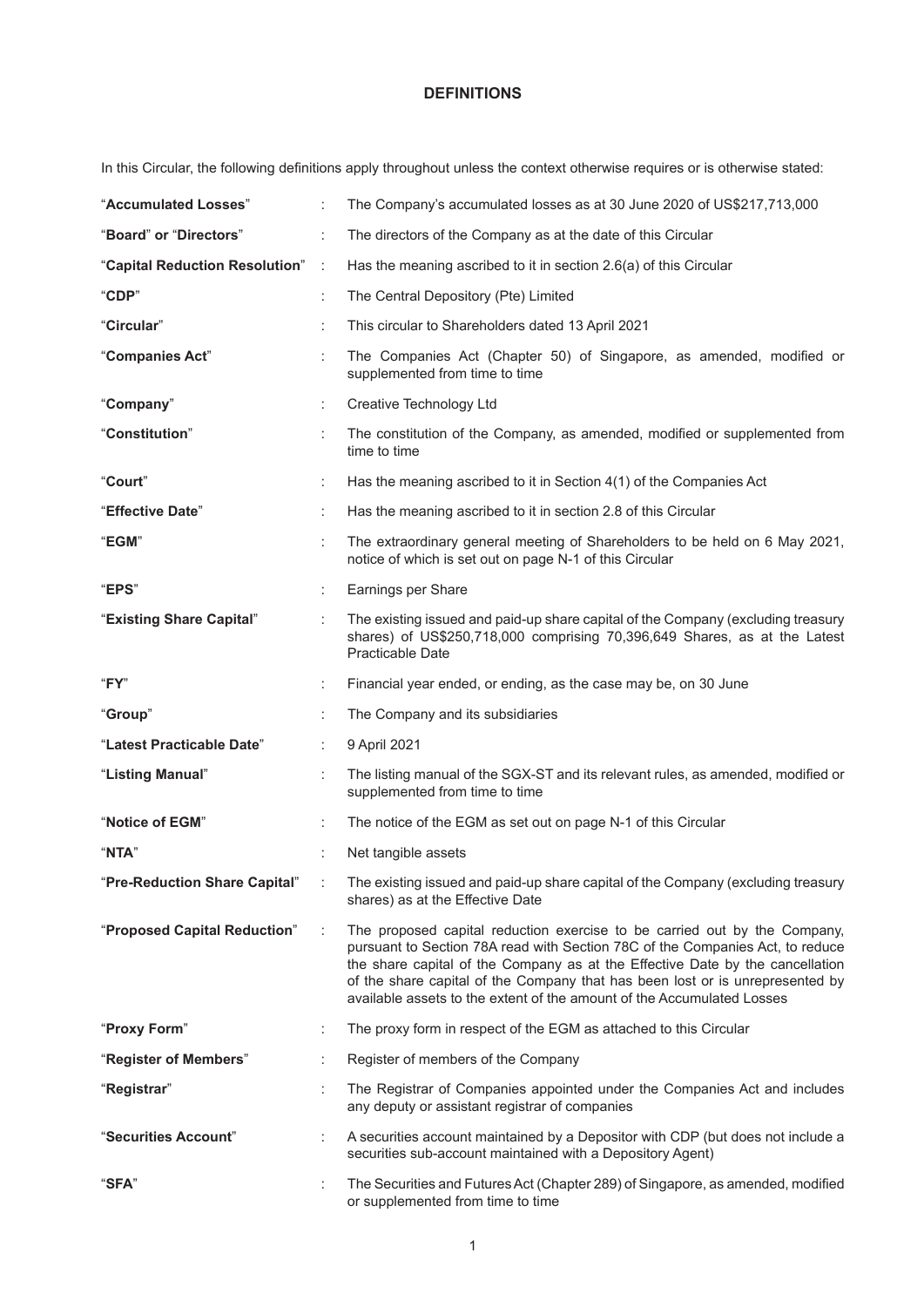| "SGX-ST"                  |   | Singapore Exchange Securities Trading Limited                                                                                                                                                                                                                                                                                               |
|---------------------------|---|---------------------------------------------------------------------------------------------------------------------------------------------------------------------------------------------------------------------------------------------------------------------------------------------------------------------------------------------|
| "SGXNET"                  | ٠ | Singapore Exchange Network, the corporate announcement system maintained<br>by the SGX-ST for the submission of information and announcements by listed<br>companies                                                                                                                                                                        |
| "Shareholders"            |   | Registered holders of Shares in the Register of Members of the Company, except<br>that where the registered holder is CDP, the term "Shareholders" shall, where<br>the context admits, mean the persons named as Depositors in the Depository<br>Register maintained by CDP and into whose Securities Accounts those Shares<br>are credited |
| "Shares"                  |   | Ordinary shares in the capital of the Company                                                                                                                                                                                                                                                                                               |
| "Substantial Shareholder" |   | A person who has an interest in one or more Shares and the total votes attaching<br>to which represent not less than 5.0% of the total votes attaching to all the voting<br>Shares (excluding treasury shares) of the Company                                                                                                               |
| "%" or "per cent."        |   | Percentage or per centum                                                                                                                                                                                                                                                                                                                    |
| "US\$"                    |   | United States dollars                                                                                                                                                                                                                                                                                                                       |

The terms "**Depositor**", "**Depository Agent**" and "**Depository Register**" shall have the same meanings ascribed to them respectively in Section 81SF of the SFA. The term "**subsidiary**" shall have the same meaning ascribed to it in Section 5 of the Companies Act.

The headings in this Circular are inserted for convenience only and shall be ignored in construing this Circular.

Words importing the singular shall, where applicable, include the plural and vice versa and words importing the masculine gender shall, where applicable, include the feminine and neuter gender and vice versa. References to persons shall, where applicable, include corporations.

Any reference in this Circular to any enactment is a reference to that statute or enactment for the time being amended or re-enacted. Any term defined under the Companies Act, the SFA or the Listing Manual or any statutory modification thereof and used in this Circular shall, where applicable, have the meaning assigned to it under the Companies Act, the SFA or the Listing Manual or any statutory modification thereof, as the case may be, unless otherwise provided.

Any discrepancies in tables included herein between the amounts in the columns of the tables and the totals thereof are due to rounding. Accordingly, figures shown as totals in certain tables may not be an arithmetic aggregation of the figures that precede them.

Any reference to a time of day in this Circular shall be a reference to Singapore time unless otherwise stated.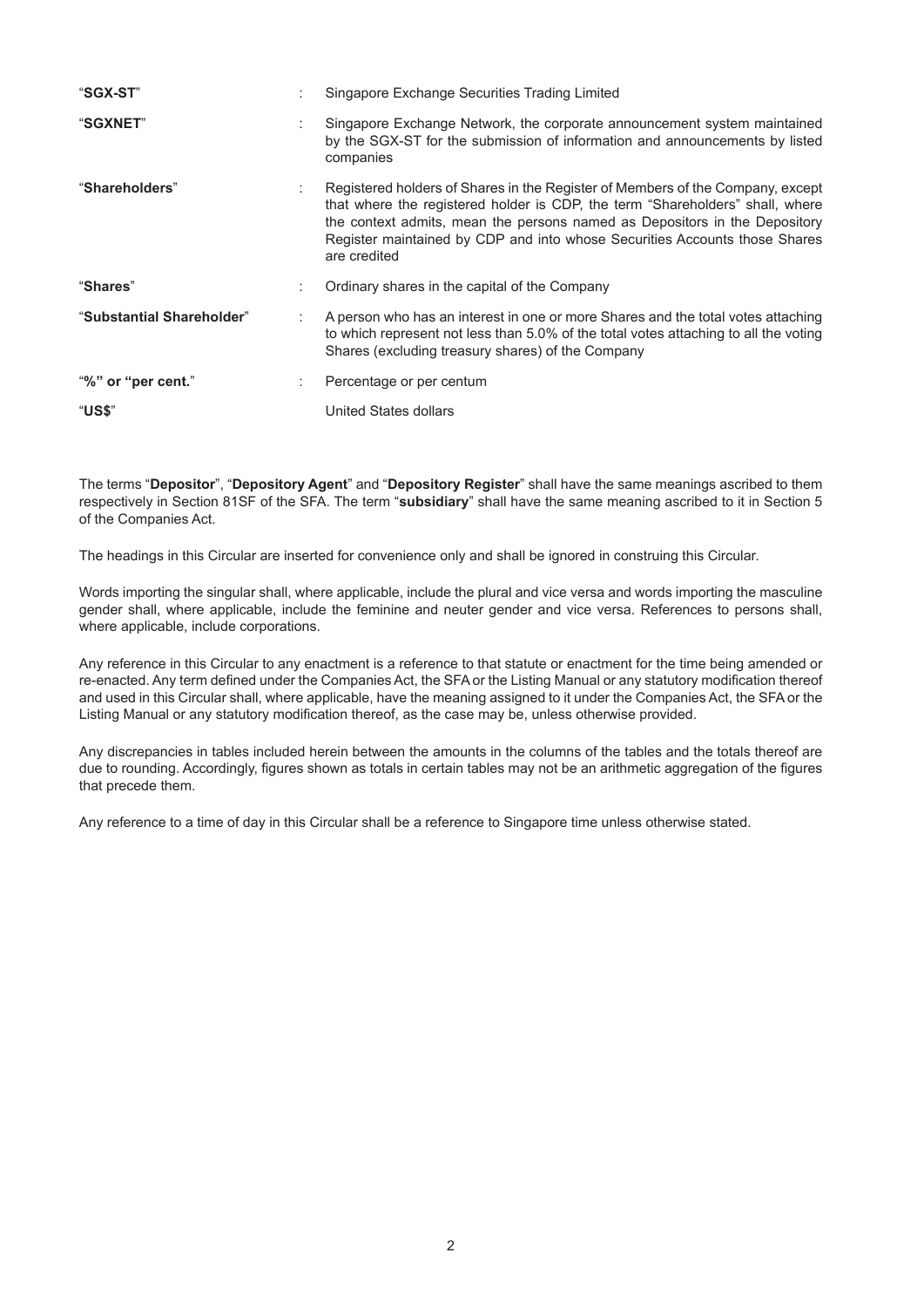

# **LETTER TO SHAREHOLDERS**

**Board of Directors: Registered Office: Registered Office: Registered Office: Registered Office: Registered Office: Registered Office: Registered Office: Registered Office: Registered Office: Registered** Mr Sim Wong Hoo (Chairman and Chief Executive Officer) 31 International Business Park Lee Kheng Nam (Independent Non-Executive Director) #03-01, Singapore 609921 Mr Lee Kheng Nam (Independent Non-Executive Director) Mr Ng Kai Wa (Independent Non-Executive Director) Mr Lee Gwong-Yih (Independent Non-Executive Director)

13 April 2021

To: The Shareholders of Creative Technology Ltd

Dear Sir / Madam,

#### **THE PROPOSED CAPITAL REDUCTION**

#### **1. INTRODUCTION**

As announced on 7 April 2021, the Company intends to undertake a capital reduction exercise, pursuant to Section 78A read with Section 78C of the Companies Act, to reduce the share capital of the Company by the cancellation of the share capital of the Company that has been lost or is unrepresented by available assets to the extent of the amount of the accumulated losses of the Company up to 30 June 2020 of US\$217,713,000 (the "**Proposed Capital Reduction**").

The Directors are convening an EGM on 6 May 2021 at 10.30 a.m. to be held by way of electronic means pursuant to the COVID-19 (Temporary Measures) (Alternative Arrangements for Meetings for Companies, Variable Capital Companies, Business Trusts, Unit Trusts and Debenture Holders) Order 2020, to seek Shareholders' approval for the Proposed Capital Reduction.

This Circular has been prepared to provide Shareholders with information relating to the Proposed Capital Reduction, which will be tabled at the EGM, notice of which is set out on page N-1 of this Circular.

**Shareholders are advised that the SGX-ST assumes no responsibility for the accuracy of any of the statements or opinions made or reports contained in this Circular.**

#### **2. THE PROPOSED CAPITAL REDUCTION**

#### **2.1 Introduction**

The purpose of the Proposed Capital Reduction is to write off the Accumulated Losses of the Company up to 30 June 2020 amounting to US\$217,713,000. The Accumulated Losses arose mainly from operational losses incurred and accumulated over the years.

It is a requirement under the Companies Act that a company proposing to undertake a capital reduction exercise should, inter alia, obtain the approval of its shareholders at a general meeting of shareholders by way of a special resolution, to be tabled at such general meeting.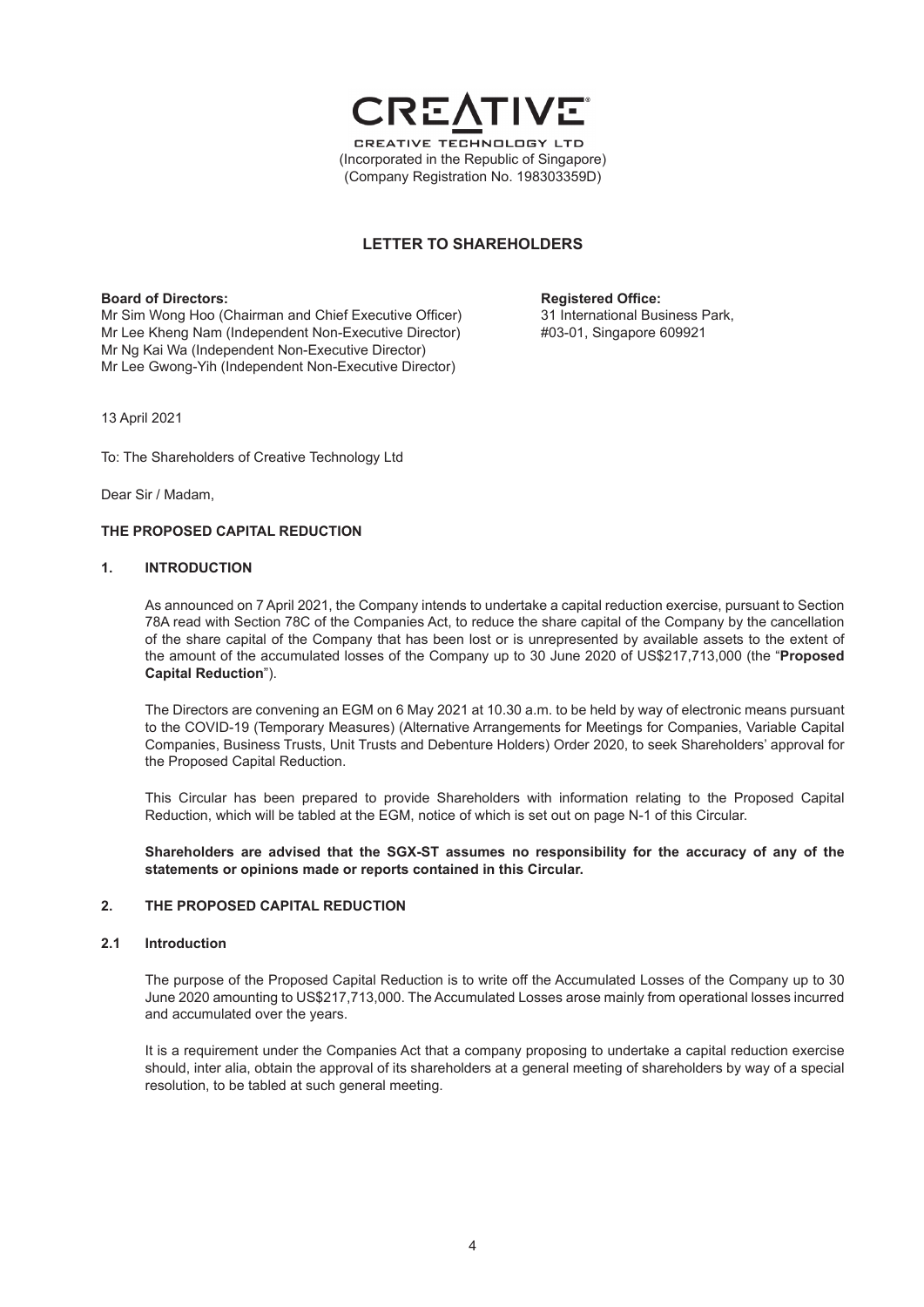## **2.2 Details of the Proposed Capital Reduction**

The Company proposes to carry out the Proposed Capital Reduction pursuant to Section 78A read with Section 78C of the Companies Act.

The Proposed Capital Reduction will be effected in the following manner:

- (a) by reducing the Pre-Reduction Share Capital by the cancellation of the share capital of the Company that has been lost or is unrepresented by the available assets of the Company to the extent of the amount of the Accumulated Losses, i.e., by US\$217,713,000; and
- (b) thereafter by applying the amount of US\$217,713,000, being the credit arising from the aforesaid cancellation of share capital, towards writing off the Accumulated Losses.

#### **2.3 Resultant effect on the share capital of the Company**

As at the Latest Practicable Date, the Company had an issued and paid-up share capital (excluding treasury shares) of US\$250,718,000 comprising 70,396,649 Shares. Upon completion of the Proposed Capital Reduction, the Company's share capital will be reduced by the extent of the amount of the Accumulated Losses.

The Proposed Capital Reduction will reduce the Company's Accumulated Losses as at 30 June 2020 by the cancellation of the share capital of the Company to the extent of US\$217,713,000.

**The Proposed Capital Reduction does not entail any outflow of cash or change in the net assets of the Company. There will be no change in the total number of issued Shares in the Company held by the Shareholders immediately after the Proposed Capital Reduction nor will the Proposed Capital Reduction involve the payment to any Shareholder of any paid-up share capital of the Company.**

#### **2.4 Rationale for the Proposed Capital Reduction**

The purpose of the Proposed Capital Reduction is to write off the Accumulated Losses with a view to restructuring the finances of the Company. This serves to rationalise the balance sheet of the Company for it to be an accurate reflection of the value of its underlying assets, and accordingly, the financial position of the Company. In addition, the Proposed Capital Reduction will facilitate future equity-related fund raising exercises to recapitalise and strengthen the balance sheet of the Company. The Company would also be in a better position to retain profits and enhance its ability to pay future dividends, when appropriate, if the Accumulated Losses are written off. The Directors will take into consideration the present and future funding needs of the Company and the Group before declaring any dividends.

Pursuant to Section 78C(2) of the Companies Act, the Company is not required to meet the solvency requirements under Section 78C(1)(b) of the Companies Act as the Proposed Capital Reduction does not involve a reduction or distribution of cash or other assets by the Company, or a release of any liability owed to the Company.

#### **2.5 Financial Effects of the Proposed Capital Reduction**

The Proposed Capital Reduction is an accounting procedure that reduces the Existing Share Capital of the Company to write off the Accumulated Losses. The Proposed Capital Reduction represents merely a change in the composition of reserves and does not entail any reduction or distribution of cash or other assets of the Company.

For illustrative purposes only, the financial effects of the Proposed Capital Reduction have been prepared based on the latest audited consolidated financial statements of the Group for FY2020. The financial effects of the Proposed Capital Reduction as illustrated are based on, inter alia, the assumption that the Proposed Capital Reduction was completed on 30 June 2020.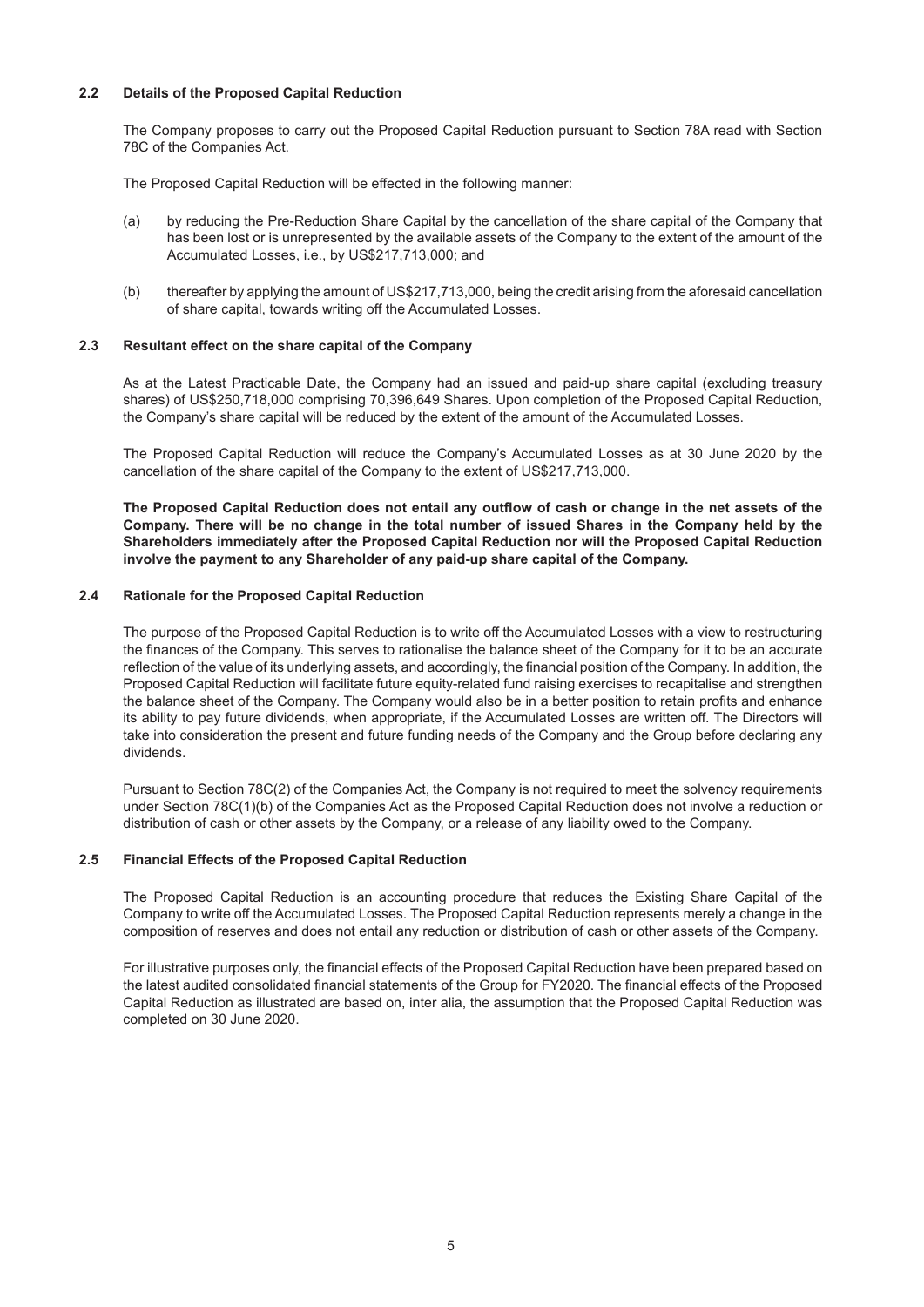|                                 | As at 30 June 2020                                     |                                                       |  |
|---------------------------------|--------------------------------------------------------|-------------------------------------------------------|--|
|                                 | <b>Before the Proposed</b><br><b>Capital Reduction</b> | <b>After the Proposed</b><br><b>Capital Reduction</b> |  |
| Number of Shares <sup>(1)</sup> | 70.396.649                                             | 70.396.649                                            |  |
| Share capital $(US$)^{(1)}$     | 250,718,000                                            | 33,005,000                                            |  |

#### **Notes:**

(1) Excluding treasury shares.

The Proposed Capital Reduction will reduce the paid-up share capital of the Company by US\$217,713,000 to write off the Accumulated Losses. The number of issued Shares and the percentage of Shares held by the Shareholders immediately after the Proposed Capital Reduction will remain unchanged. No capital will be returned to the Shareholders.

#### **(b) Equity attributable to Shareholders**

|                                            | As at 30 June 2020                                                         |                                                                    |                                                                            |                                                                           |  |
|--------------------------------------------|----------------------------------------------------------------------------|--------------------------------------------------------------------|----------------------------------------------------------------------------|---------------------------------------------------------------------------|--|
|                                            | Group                                                                      |                                                                    | Company                                                                    |                                                                           |  |
|                                            | <b>Before the</b><br>Proposed<br>Capital<br><b>Reduction</b><br>(US\$'000) | After the<br>Proposed<br>Capital<br><b>Reduction</b><br>(US\$'000) | <b>Before the</b><br>Proposed<br>Capital<br><b>Reduction</b><br>(US\$'000) | After the<br><b>Proposed</b><br>Capital<br><b>Reduction</b><br>(US\$'000) |  |
| Share capital <sup>(1)</sup>               | 250.718                                                                    | 33.005                                                             | 250.718                                                                    | 33.005                                                                    |  |
| Fair value reserve                         | 836                                                                        | 836                                                                |                                                                            |                                                                           |  |
| Capital reserve                            | 1.192                                                                      | 1,192                                                              |                                                                            |                                                                           |  |
| Share-based compensation reserve           | 39.460                                                                     | 39,460                                                             | 27,113                                                                     | 27,113                                                                    |  |
| Accumulated (losses)/earnings              | (200,164)                                                                  | 17,549                                                             | (217, 713)                                                                 |                                                                           |  |
| <b>Equity attributable to Shareholders</b> | 92.042                                                                     | 92.042                                                             | 60.118                                                                     | 60.118                                                                    |  |
|                                            |                                                                            |                                                                    |                                                                            |                                                                           |  |

#### **Notes:**

(1) Excluding treasury shares.

#### **(c) NTA, EPS and gearing**

The Proposed Capital Reduction will not have any impact on the NTA, EPS or gearing of the Company and the Group.

## **2.6 Conditions for the Proposed Capital Reduction**

The Proposed Capital Reduction is subject to, inter alia, the following:

- (a) the approval of the Shareholders by way of special resolution at the EGM (the "**Capital Reduction Resolution**");
- (b) compliance with the relevant publicity requirements as prescribed in the Companies Act;
- (c) no application having been made for the cancellation of the Capital Reduction Resolution by any creditor of the Company within the timeframe prescribed in the Companies Act; and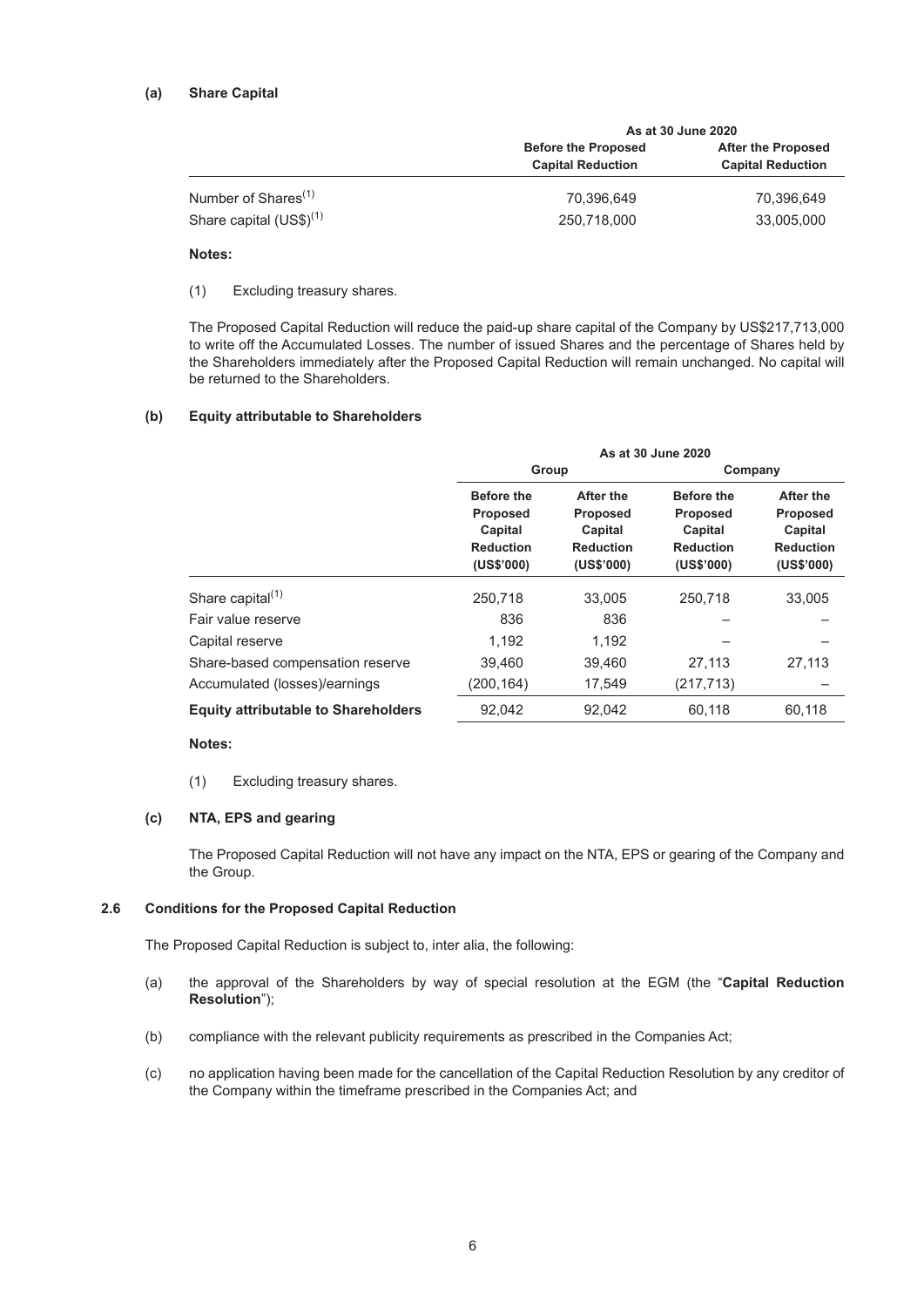- (d) the Company must after the end of six (6) weeks (but before the end of eight (8) weeks) beginning with the date of the Capital Reduction Resolution, lodge with the Registrar:
	- (i) a statement made by the Directors confirming that the requirements under Section  $78C(1)(c)$  of the Companies Act have been complied with, and that no application for cancellation of the resolution has been made; and
	- (ii) a notice containing information in relation to the Proposed Capital Reduction specified under the Companies Act.

The Company will make an immediate announcement on SGXNET to update Shareholders if any of the conditions for the Proposed Capital Reduction as set out in this section 2.6 is not met.

## **2.7 Creditor objections**

In the event that during the six (6) weeks beginning with the Capital Reduction Resolution date, one (1) or more applications for the cancellation of the Capital Reduction Resolution has been made under Section 78D(2) of the Companies Act, for the Proposed Capital Reduction to take effect, the following conditions must be satisfied:

- (a) the Company must give the Registrar notice of the application(s) for the cancellation of the Capital Reduction Resolution as soon as possible after such application(s) have been served on the Company by the creditor(s);
- (b) the proceedings in relation to each application for the cancellation of the Capital Reduction Resolution must be brought to an end by either (i) the dismissal of the application under Section 78F of the Companies Act; or (ii) without determination (for example, because the application has been withdrawn); and
- (c) the Company must, within fifteen (15) days beginning with the date on which the last such proceeding was brought to an end in accordance with paragraph (b) above, lodge with the Registrar:
	- (i) a statement made by the Directors confirming that the requirements under Section 78C(1)(c) and Section 78D(4) of the Companies Act have been complied with, and that the proceedings in relation to each such application have been brought to an end by the dismissal of the application or without determination;
	- (ii) in relation to each such application which has been dismissed by the Court, a copy of the order of the Court dismissing the application; and
	- (iii) a notice containing information in relation to the Proposed Capital Reduction specified under the Companies Act.

#### **2.8 Effective date of the Proposed Capital Reduction**

If no application is received from any creditor of the Company for the cancellation of the Capital Reduction Resolution within six (6) weeks beginning with the date of the Capital Reduction Resolution, the Company will after the end of the aforesaid six (6) weeks and before the end of eight (8) weeks, beginning with the date of the Capital Reduction Resolution, lodge the relevant documents required under Sections 78E(2)(i) and (ii) of the Companies Act with the Registrar, upon which the Proposed Capital Reduction will take effect ("**Effective Date**").

The Company will thereafter publicly announce and notify Shareholders of the Effective Date of the Proposed Capital Reduction through an announcement on SGXNET.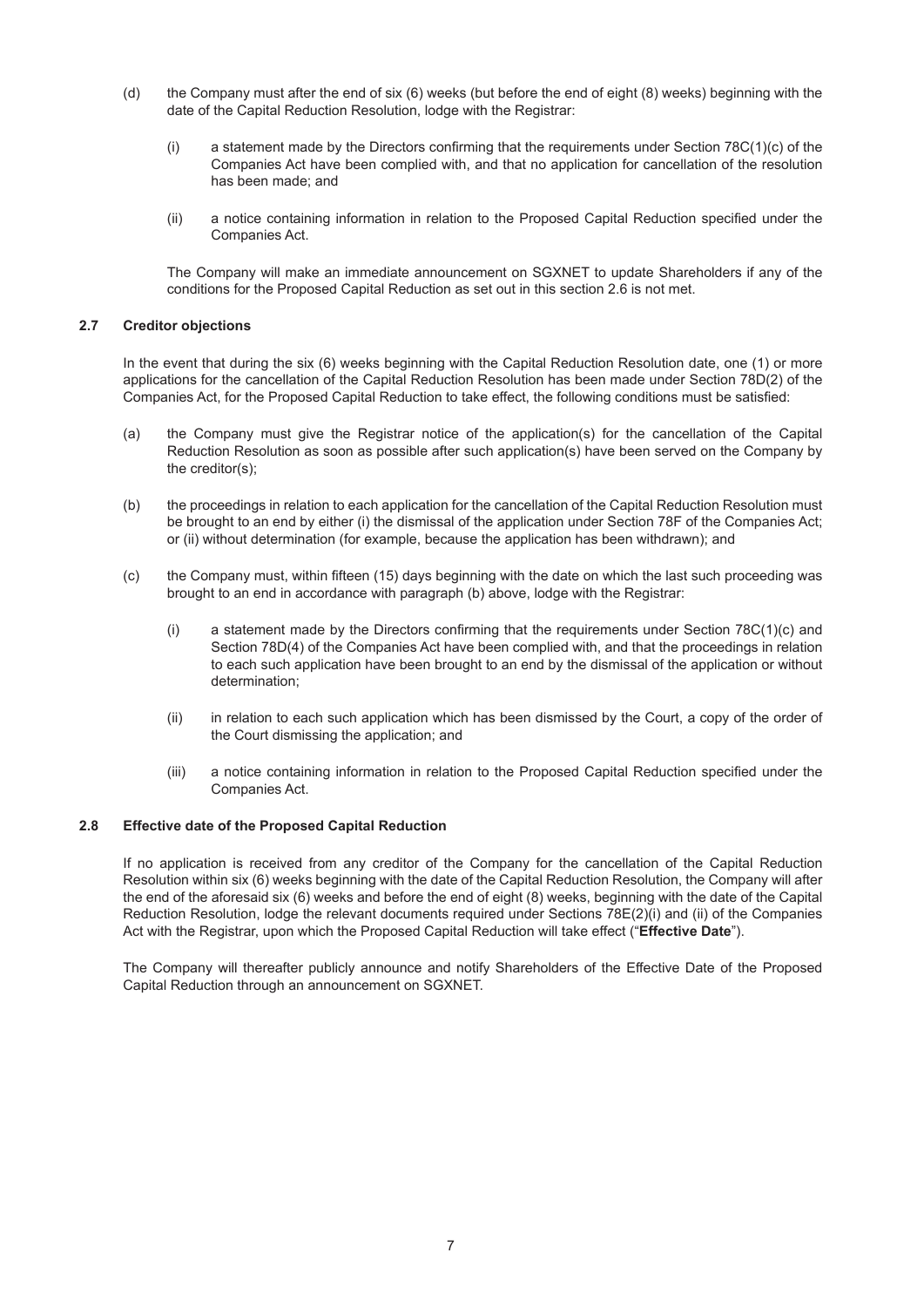## **3. INTEREST OF DIRECTORS AND SUBSTANTIAL SHAREHOLDERS**

#### **3.1 As at the Latest Practicable Date, the interests of the Directors and Substantial Shareholders in the Shares are as follows:**

|                                                           | <b>Direct interest</b>  | Indirect / Deemed<br><b>Interest</b> | <b>Total Interest</b>   |             |
|-----------------------------------------------------------|-------------------------|--------------------------------------|-------------------------|-------------|
| <b>Directors</b>                                          | <b>Number of Shares</b> | <b>Number of Shares</b>              | <b>Number of Shares</b> | $9/0^{(1)}$ |
| Sim Wong Hoo                                              | 23,270,652              |                                      | 23,270,652              | 33.06       |
| Lee Kheng Nam $(2)(3)$                                    | 45.000                  | 10.000                               | 55,000                  | 0.08        |
| Ng Kai Wa <sup>(4)</sup>                                  | 2,148,555               |                                      | 2,148,555               | 3.05        |
| Lee Gwong-Yih <sup>(5)</sup>                              | 45.000                  |                                      | 45,000                  | 0.06        |
| <b>Substantial Shareholders</b><br>(other than Directors) |                         |                                      |                         |             |

#### **Notes:**

- (1) Based on the Existing Share Capital as at the Latest Practicable Date.
- (2) Lee Kheng Nam is deemed to have an interest in the Shares held by his spouse, Yong Su Pa.
- (3) Lee Kheng Nam holds 30,000 share options granted to him on 4 December 2020 pursuant to the Creative Share Option Scheme (2019).
- (4) Ng Kai Wa holds 30,000 share options granted to him on 4 December 2020 pursuant to the Creative Share Option Scheme (2019).
- (5) Lee Gwong-Yih holds 30,000 share options granted to him on 4 December 2020 pursuant to the Creative Share Option Scheme (2019).

#### **3.2 Interest in the Proposed Capital Reduction**

None of the Directors or Substantial Shareholders of the Company has any interest, direct or indirect, in the Proposed Capital Reduction save for their respective directorship and/or shareholdings in the Company.

## **4. DIRECTORS' RECOMMENDATIONS**

Having considered the terms and rationale of the Proposed Capital Reduction and the financial effects thereof, the Directors are of the view that the Proposed Capital Reduction is in the interests of the Company and accordingly, recommend that the Shareholders vote in favour of the Proposed Capital Reduction at the EGM to be convened. In giving their recommendations above, the Directors have not had regard to the investment objectives or unique needs of any individual Shareholder.

## **5. EXTRAORDINARY GENERAL MEETING**

An EGM, notice of which is attached to this Circular, will be held by way of electronic means on 6 May 2021 at 10.30 a.m. for the purpose of considering and, if thought fit, passing, with or without modifications the Capital Reduction Resolution set out in the Notice of EGM.

## **6. ACTIONS TO BE TAKEN BY SHAREHOLDERS**

The EGM will be held by way of electronic means. Shareholders will not be able to attend the EGM in person and should refer to the alternative arrangements relating to attendance at the EGM via electronic means (including arrangements by which the EGM can be electronically accessed via "live" audio-visual webcast or "live" audio-only stream), submission of questions in advance of the EGM, addressing of substantial and relevant questions prior to the EGM and voting by appointing the Chairman of the EGM as proxy, are set out in the Notice of EGM and the Company's announcement dated 13 April 2021.

The Circular of the Company, the Notice of EGM, and the proxy form may be accessed at the Company's website at the URL https://sg.creative.com/corporate/investor/reports as well as at the SGX website at the URL http://www.sgx.com/securities/company-announcements.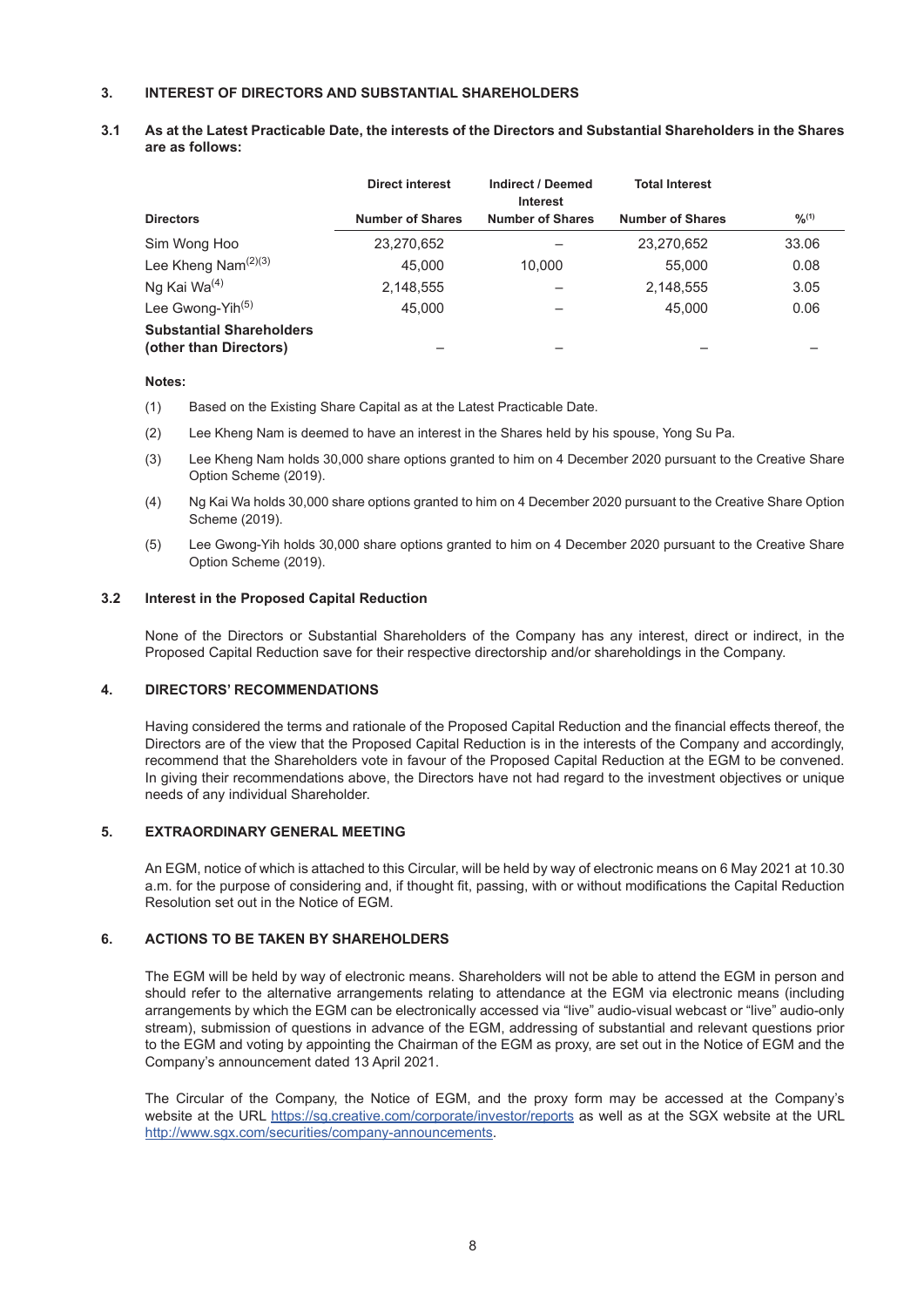## **7. DIRECTORS' RESPONSIBILITY STATEMENT**

The Directors collectively and individually accept full responsibility for the accuracy of the information given in this Circular and confirm after making all reasonable enquiries, that to the best of their knowledge and belief, this Circular constitutes full and true disclosure of all material facts about the Proposed Capital Reduction and the Group, and the Directors are not aware of any facts the omission of which would make any statement in this Circular misleading. Where information in the Circular has been extracted from published or otherwise publicly available sources or obtained from a named source, the sole responsibility of the Directors has been to ensure that such information has been accurately and correctly extracted from those sources and/or reproduced in the Circular in its proper form and context.

# **8. DOCUMENTS AVAILABLE FOR INSPECTION**

Copies of the following documents are available for inspection at the registered office of the Company during normal business hours from the date hereof up to and including the date of the EGM:

- (i) the Constitution; and
- (ii) the Annual Report of the Company for the financial year ended 30 June 2020.

Yours faithfully For and on behalf of the Board of Directors of **CREATIVE TECHNOLOGY LTD**

Sim Wong Hoo Chairman and Chief Executive Officer 13 April 2021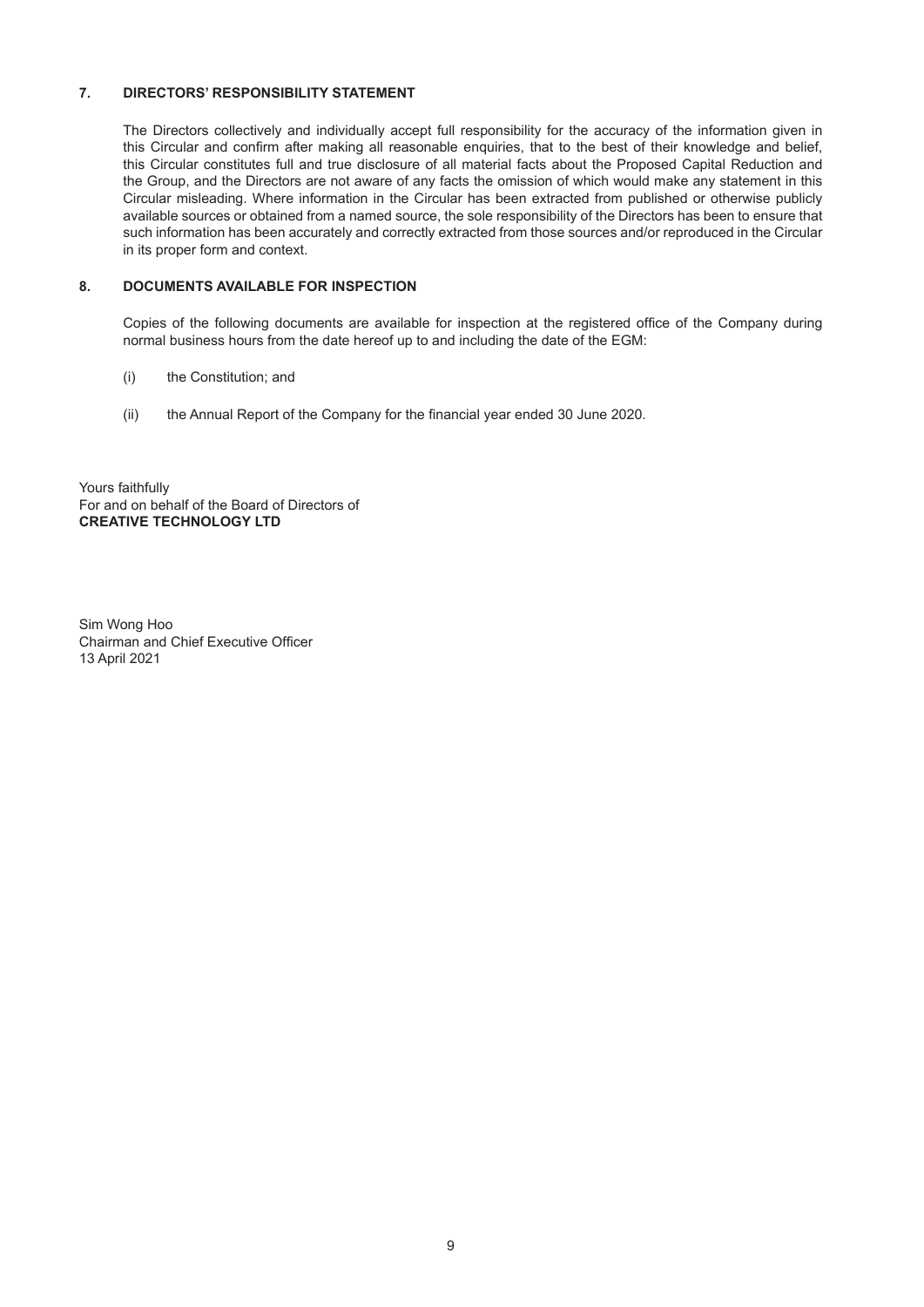

## **NOTICE OF EXTRAORDINARY GENERAL MEETING**

*Unless otherwise defined, all capitalised terms which are not defined herein shall bear the same meanings as used in the circular dated 13 April 2021 issued by Creative Technology Ltd (the "Circular").*

**NOTICE IS HEREBY GIVEN** that an Extraordinary General Meeting ("**EGM**") of the Shareholders of Creative Technology Ltd (the "**Company**") will be held by way of electronic means on 6 May 2021 at 10.30 a.m. for the purposes of considering, and if thought fit, passing, with or without modifications, the following resolution as a special resolution:

#### **SPECIAL RESOLUTION – THE PROPOSED CAPITAL REDUCTION**

#### **THAT:**

Pursuant to Regulation 51 of the Constitution of the Company, and Section 78A read with Section 78C of the Companies Act:

- (a) the issued and paid-up share capital of the Company be reduced by the cancellation of the share capital of the Company that has been lost or is unrepresented by available assets of the Company to the extent of US\$217,713,000; and
- (b) the Directors be and are hereby authorised to do and complete all such acts and things, including without limitation, to execute all such documents and to approve any amendments, alteration or modification to any documents as they may consider necessary, desirable or expedient to give full effect to this Special Resolution.

#### **BY ORDER OF THE BOARD**

**NG KEH LONG** Company Secretary **Singapore** 

13 April 2021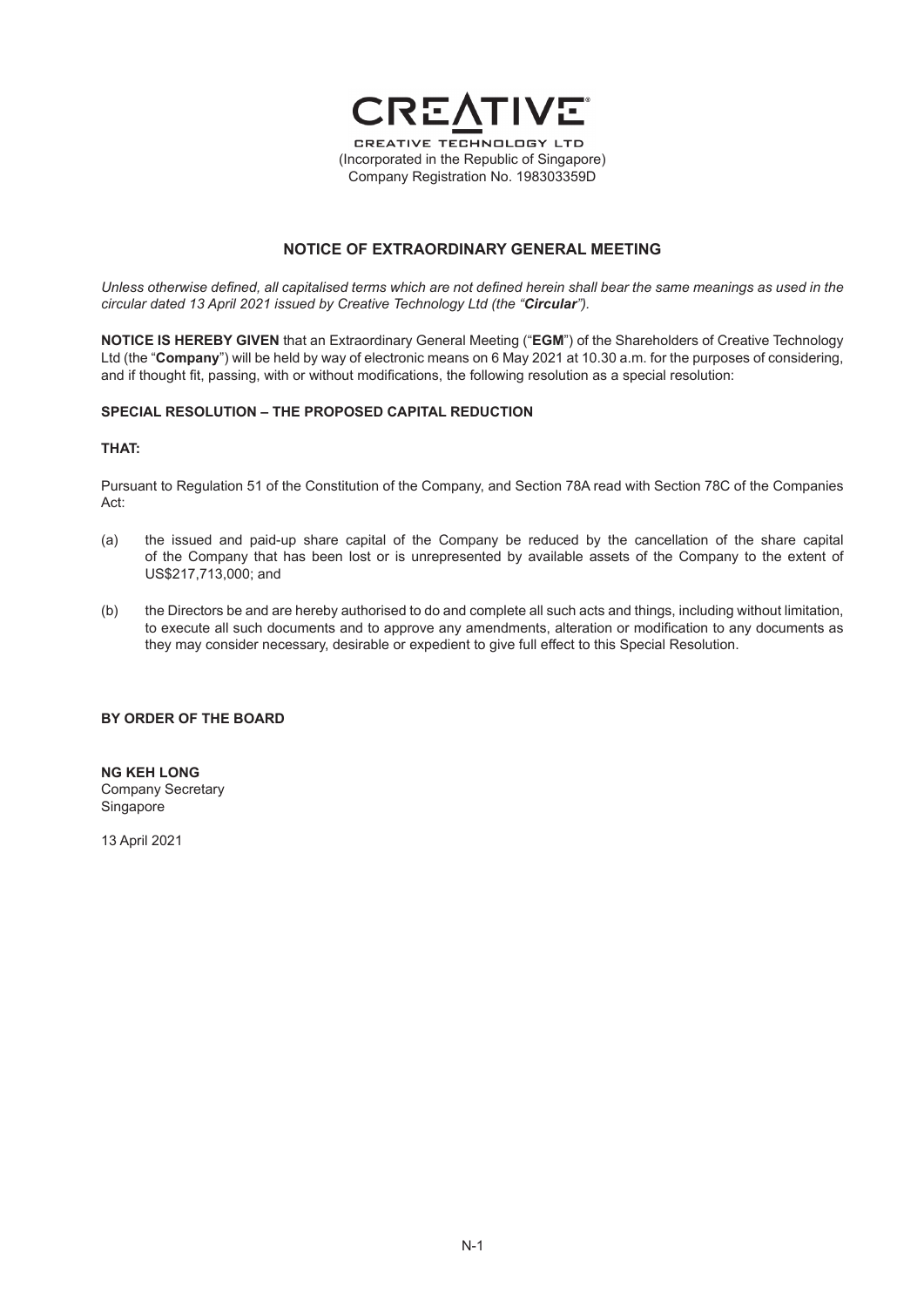## **Notes:**

- (1) The Extraordinary General Meeting ("**EGM**") is being convened, and will be held by electronic means pursuant to the COVID-19 (Temporary Measures) (Alternative Arrangements for Meetings for Companies, Variable Capital Companies, Business Trusts, Unit Trusts and Debenture Holders) Order 2020. This Notice will be sent to members by electronic means via publication on the Company's website at the URL https://sg.creative.com/corporate/investor/reports, and also available on the SGXNet at the URL http://www.sgx.com/securities/company-announcements.
- (2) Alternative arrangements relating to attendance at the EGM via electronic means (including arrangements by which the meeting can be electronically accessed via live audio-visual webcast or live audio-only stream), submission of questions to the Chairman of the Meeting in advance of the EGM, addressing substantial and relevant questions prior to the EGM and voting by appointing the Chairman of the Meeting as proxy at the EGM, are set out in the Company's announcement dated 13 April 2021. This announcement may be accessed at the Company's website at the URL https://sg.creative.com/corporate/investor/reports, and also available on the SGXNet at the URL http://www.sgx.com/securities/company-announcements.
- (3) Due to the current COVID-19 situation in Singapore, a member will not be able to attend the EGM in person. A member of the Company (whether individual or corporate) must appoint the Chairman of the Meeting as his/her/ its proxy to attend, speak and vote on his/her/its behalf at the EGM if such member wishes to exercise his/her/its voting rights at the EGM. The accompanying proxy form for the EGM may be accessed at the Company's website at the URL https://sg.creative.com/corporate/investor/reports, and will also be made available on the SGXNet at the URL https://www.sgx.com/securities/company-announcements.

Where a member (whether individual or corporate) appoints the Chairman of the Meeting as his/her/its proxy, he/ she/it must give specific instructions as to voting, or abstentions from voting, in respect of a resolution in the form of proxy, failing which the appointment of the Chairman of Meeting as proxy for that resolution will be treated as invalid.

CPFIS or SRS investors who hold Shares through CPF Agent Banks or SRS Operators and who wish to request their CPF Agent Banks or SRS Operators to appoint the Chairman of the Meeting as proxy in respect of the Shares held by such CPF Agent Banks or SRS Operators on their behalf should approach their respective CPF Agent Banks or SRS Operators to submit their votes by 5.00 p.m. on 26 April 2021.

- (4) The Chairman of the Meeting, as proxy, need not be a member of the Company.
- (5) The instrument appointing the Chairman of the Meeting as proxy must be under the hand of the appointor or of his attorney duly authorised in writing. Where the instrument appointing the Chairman of the Meeting as proxy is executed by a corporation, it must be executed under its common seal or signed on its behalf by an officer or attorney duly authorised in writing.
- (6) Where an instrument appointing a proxy is signed on behalf of the appointor by the attorney, the letter or power of attorney or a duly certified copy thereof must (failing previous registration with the Company) be lodged with the instrument of proxy, failing which the instrument may be treated as invalid.
- (7) The instrument appointing the Chairman of the Meeting as proxy must be submitted to the Company in the following manner:
	- (a) if submitted by post, be lodged at the office of the Company's Share Registrar, Boardroom Corporate & Advisory Services Pte. Ltd., 50 Raffles Place #32-01, Singapore Land Tower, Singapore 048623: or
	- (b) if submitted electronically, be submitted via email to the Company's Share Registrar at srs.teamd@boardroomlimited.com,

in either case, not less than seventy-two (72) hours before the time appointed for holding the EGM.

**Personal Data Privacy:** By submitting an instrument appointing the Chairman of the Meeting to attend, speak and vote at the EGM and/or any adjournment thereof, a member of the Company consents to the collection, use and disclosure of the member's personal data by the Company (or its agents or service providers) for the purpose of the processing, administration and analysis by the Company (or its agents or service providers) of the appointment of the Chairman of the Meeting as proxy for the EGM (including any adjournment thereof) and the preparation and compilation of the attendance lists, minutes and other documents relating to the EGM (including any adjournment thereof), and in order for the Company (or its agents or service providers) to comply with any applicable laws, listing rules, take-over rules, regulations and/or guidelines.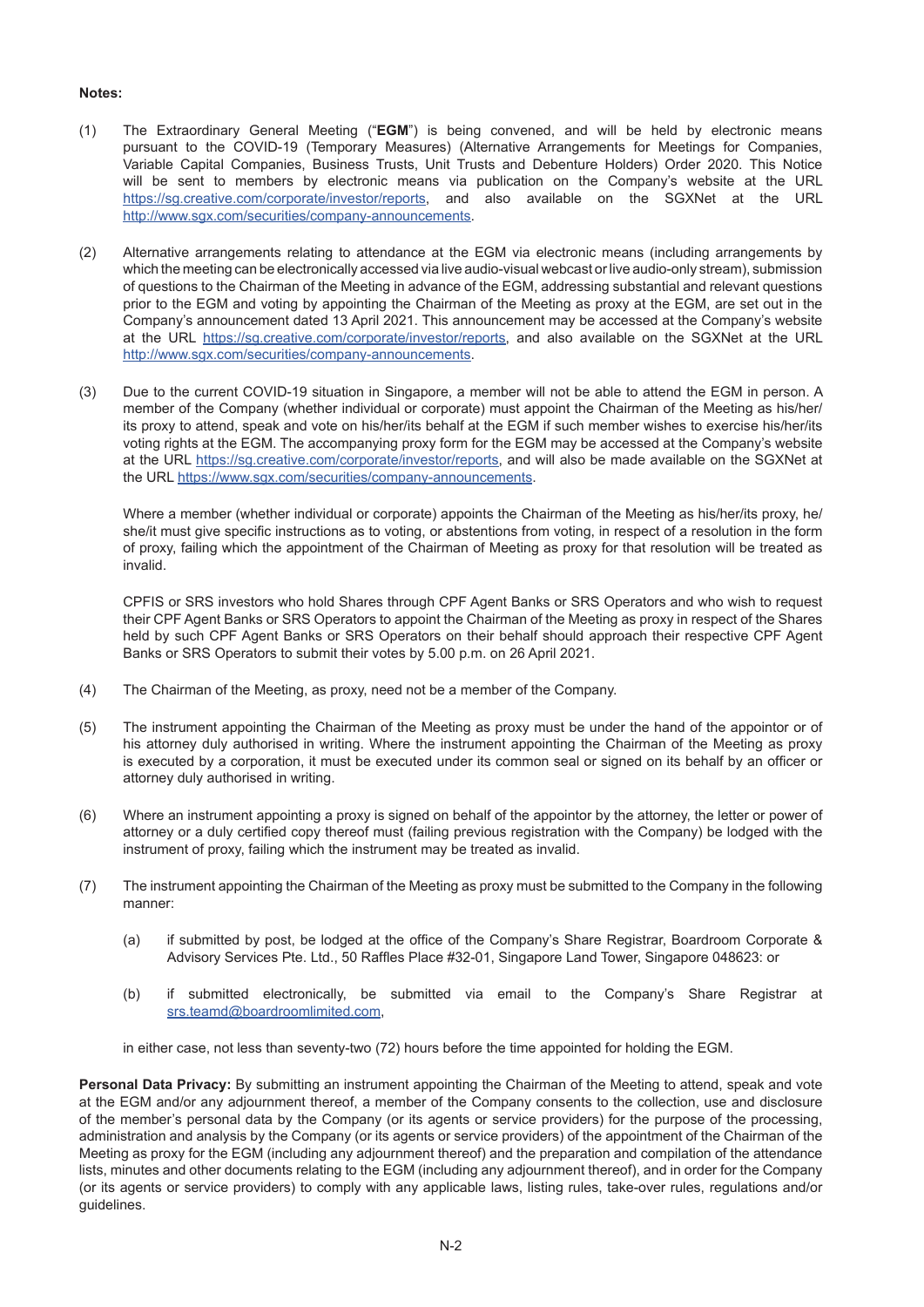# **CREA**

**CREATIVE TECHNOLOGY LTD** (Incorporated in the Republic of Singapore) Company Registration Number: 198303359D

# **EXTRAORDINARY GENERAL MEETING PROXY FORM**

#### **IMPORTANT**

- 1. The Extraordinary General Meeting ("EGM") is being convened, and will be held, by electronic means pursuant to the COVID-19 (Temporary Measures) (Alternative Arrangements for Meetings for Companies, Variable Capital Companies, Business Trusts, Unit Trusts and Debenture Holders) Order 2020.
- 2. Alternative arrangements relating to attendance at the EGM via electronic means (including arrangements by which the meeting can be electronically accessed via live audio-visual webcast or live audio-only stream), submission of questions to the Chairman of the EGM in advance of the EGM, addressing substantial and relevant questions prior to the EGM and voting by appointing the Chairman of the EGM as proxy, are set out in the Company's announcement dated 13 April 2021 ("EGM Alternative Arrangements Announcement").
- 3. The EGM Alternative Arrangements Announcement, the Notice of EGM and this proxy form may be accessed at the Company's website at the URL https://sg.creative.com/corporate/investor/reports, and are also available on the SGXNET at the URL http://www.sgx.com/securities/company-announcements.
- 4. **Due to the current COVID-19 situation in Singapore, a member will not be able to attend the EGM in person. A member (whether individual or corporate) must appoint the Chairman of the EGM as his/her/its proxy to attend, speak and vote on his/her/its behalf at the EGM if such member wishes to exercise his/her/its voting rights at the EGM.**
- 5. **Please read the notes overleaf which contain instructions on, inter alia, the appointment of the Chairman of the EGM as a member's proxy to attend, speak and vote on his/her/its behalf at the EGM.**
- 6. CPFIS or SRS investors who hold Shares through CPF Agent Banks or SRS Operators and who wish to request their CPF Agent Banks or SRS Operators to appoint the Chairman of the Meeting as proxy in respect of the Shares held by such CPF Agent Banks or SRS Operators on their behalf should approach their respective CPF Agent Banks or SRS Operators to submit their votes by 5.00 p.m. on 26 April 2021.

#### **Personal Data Privacy**

By submitting an instrument appointing a proxy(ies) and/or representative(s), the member of the Company accepts and agrees to the personal data privacy terms set out in the Notice of the EGM dated 13 April 2021.

I/We

 $of$   $\overline{\phantom{0}}$ 

being a member/members of Creative Technology Ltd. (the "**Company**") hereby appoint the Chairman of the Extraordinary General Meeting ("**EGM**"), as my/our proxy to attend, speak and vote for me/us on my/our behalf, at the EGM of the Company to be convened and held by way of electronic means on 6 May 2021 at 10.30 a.m. (Singapore time) and at any adjournment thereof.

I/We have indicated with an "X" against the Resolutions set out in the Notice of EGM and summarised below how I/we wish the Chairman of the EGM to vote for or against or to abstain.

|                                | <b>BY POLL</b> |                 |                 |
|--------------------------------|----------------|-----------------|-----------------|
| <b>SPECIAL RESOLUTION</b>      | FOR*           | <b>AGAINST*</b> | <b>ABSTAIN*</b> |
| The Proposed Capital Reduction |                |                 |                 |

\*If you wish the Chairman of the EGM as your proxy to cast all your votes "For" or "Against" a resolution, please tick with "X" in the "For" or "Against" box in respect of that resolution. Alternatively, please indicate the number of votes "For" or "Against" in the "For" or "Against" box in respect of that resolution. If you wish the Chairman of the EGM as your proxy to "Abstain" from voting on a resolution, please tick with "X" in the "Abstain" box in respect of that resolution. Alternatively, please insert the relevant number of shares in the "Abstain" box provided in respect of that resolution. In the absence of specific directions in respect of a resolution, the appointment of the Chairman of the EGM as your proxy for that resolution will be treated as invalid.

Dated this \_\_\_\_\_\_\_\_\_\_\_\_\_\_day of \_\_\_\_\_\_\_\_\_\_\_\_\_\_\_\_\_\_2021

**Total Number of Shares (see Note 1)**

Signature(s) of Member(s) or Common Seal

**IMPORTANT: PLEASE READ NOTES OVERLEAF**